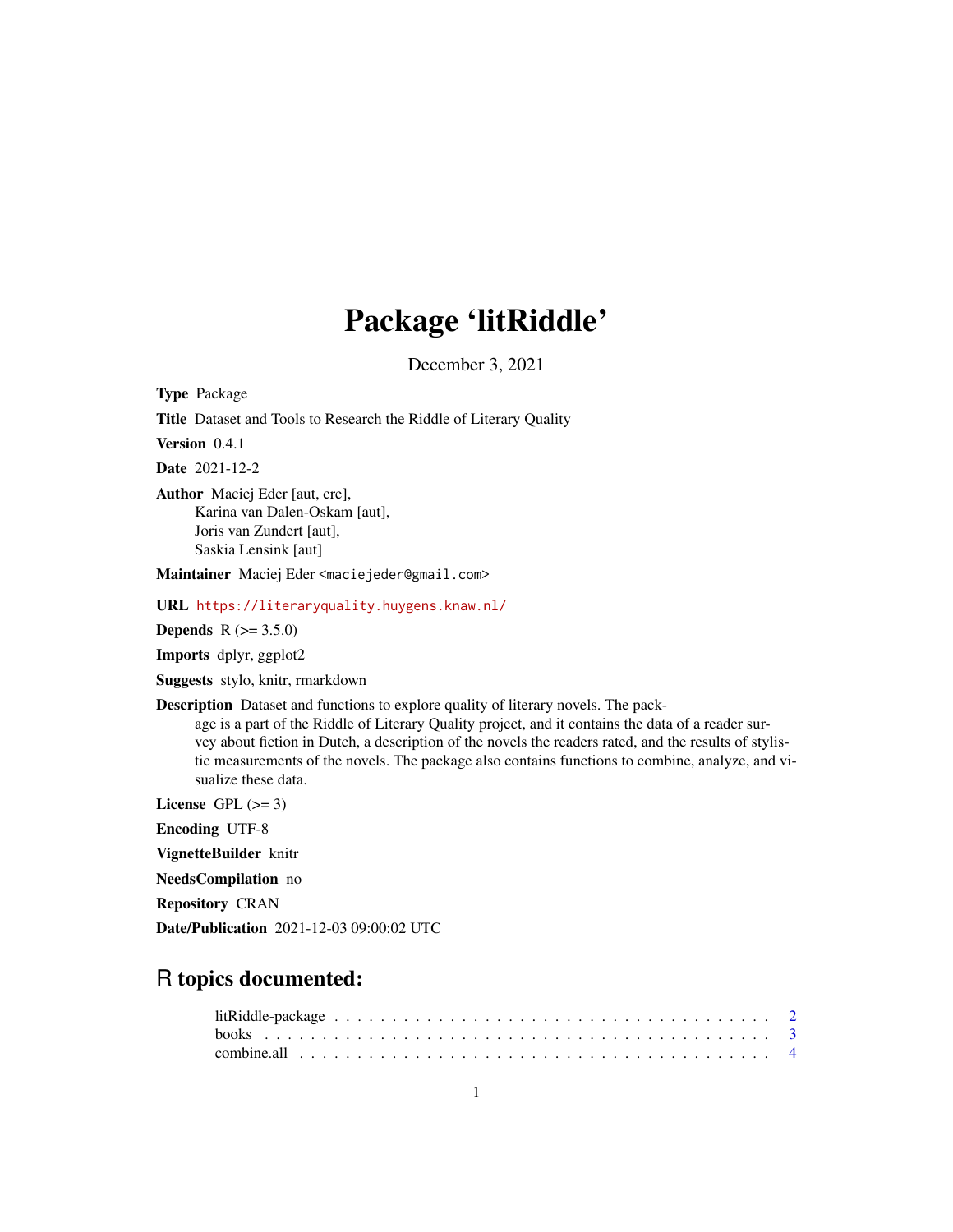#### <span id="page-1-0"></span>2 litRiddle-package

| Index | 14 |
|-------|----|
|       |    |
|       |    |
|       |    |
|       |    |
|       |    |
|       |    |
|       |    |
|       |    |
|       |    |

litRiddle-package *R Package to Research the Riddle of Literary Quality*

#### Description

The package contains the data of a reader survey about fiction in Dutch, a description of the novels the readers rated, and the results of stylistic measurements of the novels. The package also contains functions to combine, analyze, and visualize these data.

We will be grateful if you cite the package in your publications. To get the updated citation information please type: citation("litRiddle").

#### Details

The package litRiddle presents data generated in the project The Riddle of Literary Quality (2012– 2019) in which a team of digital humanists aimed to find out if books that readers considered to be highly literary have a different set of values for stylistic features than books the same readers did not consider to be very literary.

The package contains four data sets:

- 1. The reviews gathered from a hired representative panel of citizens of the Netherlands and in a large online survey called The National Reader Survey (2013). Type help(reviews) for details.
- 2. Data about the reviewers: age, gender, zipcode, average number of books read per year etc. Type help(respondents) for details.
- 3. A list of the 401 books that the survey respondents evaluated with metadata such as author, title, publisher, gender of the author, and for translations the original language, etc., as well as a number of stylometric measurements such as the average sentence lengh etc. Type help(books) for details.
- 4. For each of the 401 books, the relative frequencies of 5000 most frequent words are provided (due to copyright issues the books themselves cannot be made available). Type help(frequencies) for details.

To learn more about the functions provided to analyze the above datasets, type the function explain() in your terminal.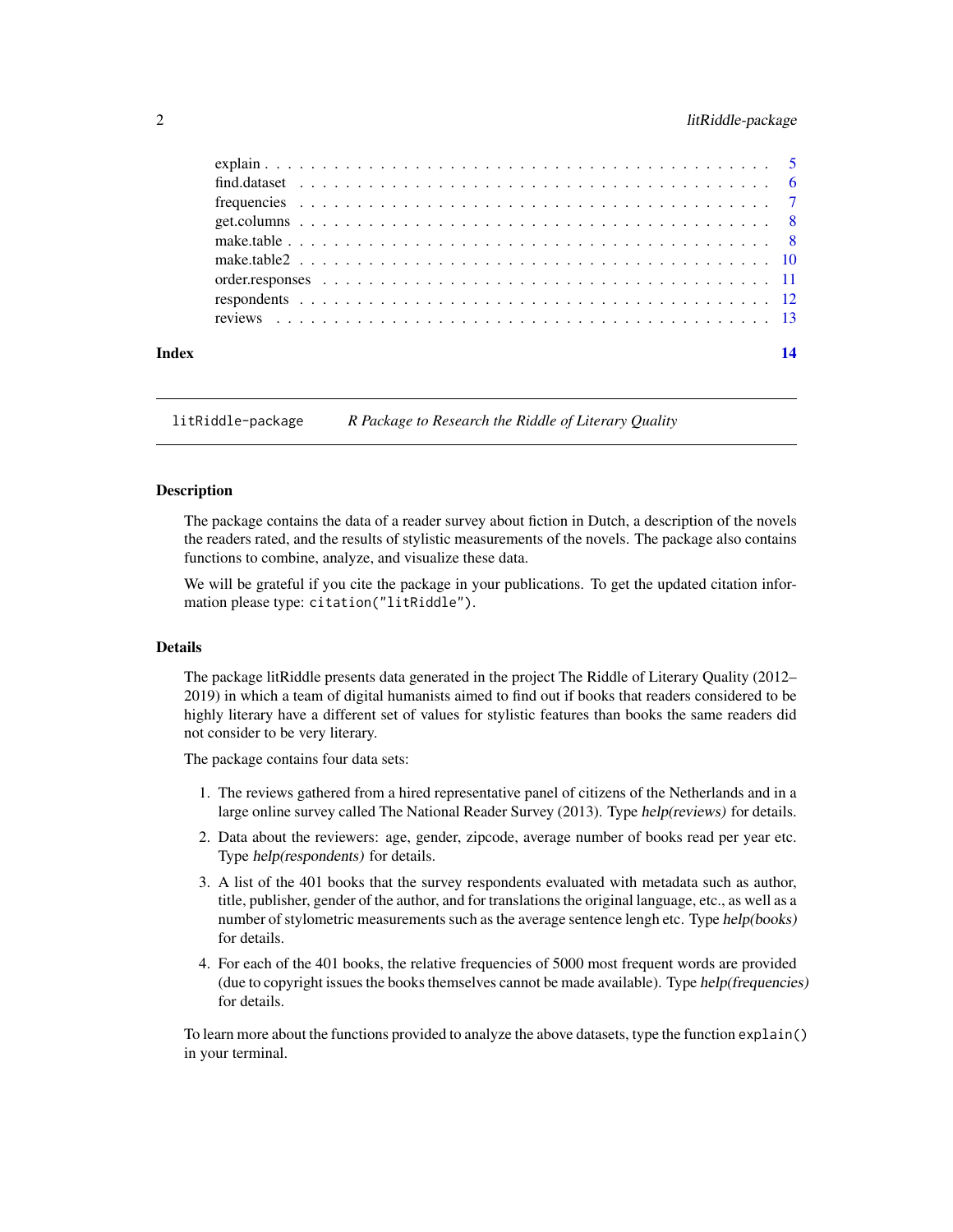<span id="page-2-0"></span>books 3

#### Author(s)

Maciej Eder, Joris van Zundert, Karina van Dalen-Oskam, Saskia Lensink

#### References

Information in Dutch about the package can be found at [https://karinavdo.github.io/RaadselL](https://karinavdo.github.io/RaadselLiteratuur/02_07_data_en_R_package.html)iteratuur/ [02\\_07\\_data\\_en\\_R\\_package.html](https://karinavdo.github.io/RaadselLiteratuur/02_07_data_en_R_package.html)

Information in English at [https://github.com/karinavdo/LitRiddleData/blob/master/READM](https://github.com/karinavdo/LitRiddleData/blob/master/README.md)E. [md](https://github.com/karinavdo/LitRiddleData/blob/master/README.md)

Karina van Dalen-Oskam (2021). Het raadsel literatuur. Is literaire kwaliteit meetbaar? Amsterdam University Press.

Karina van Dalen-Oskam (2015). The Riddle of Literary Quality. Op zoek naar conventies van literariteit. "Vooys: tijdschrift voor letteren" 32(3): 25-33, [https://literaryquality.huygens.](https://literaryquality.huygens.knaw.nl/?p=537#more-537) [knaw.nl/?p=537#more-537](https://literaryquality.huygens.knaw.nl/?p=537#more-537)

Corina Koolen, Karina van Dalen-Oskam, Andreas van Cranenburgh, Erica Nagelhout (2020). Literary quality in the eye of the Dutch reader: The National Reader Survey. "Poetics" 79: 101439, doi: [10.1016/j.poetic.2020.101439](https://doi.org/10.1016/j.poetic.2020.101439)

More publications from the project: see [https://literaryquality.huygens.knaw.nl/?page\\_](https://literaryquality.huygens.knaw.nl/?page_id=588) [id=588](https://literaryquality.huygens.knaw.nl/?page_id=588)

#### See Also

[books](#page-2-1), [reviews](#page-12-1), [respondents](#page-11-1), [explain](#page-4-1), [make.table](#page-7-1)

<span id="page-2-1"></span>

books *Measurements of 401 novels*

#### Description

Measurements (including word count, number of sentences, number of paragraphs, average sentence length, etc.) of 401 novels in Dutch.

#### Usage

data(books)

#### Details

This is a dataframe containing numerical, ordinal and lexical data (as well as metadata) for 401 novels. To see which variables are provided, type get.columns(). To learn more about what the column names really mean, type explain("books").

#### Author(s)

Karina van Dalen-Oskam, Joris van Zundert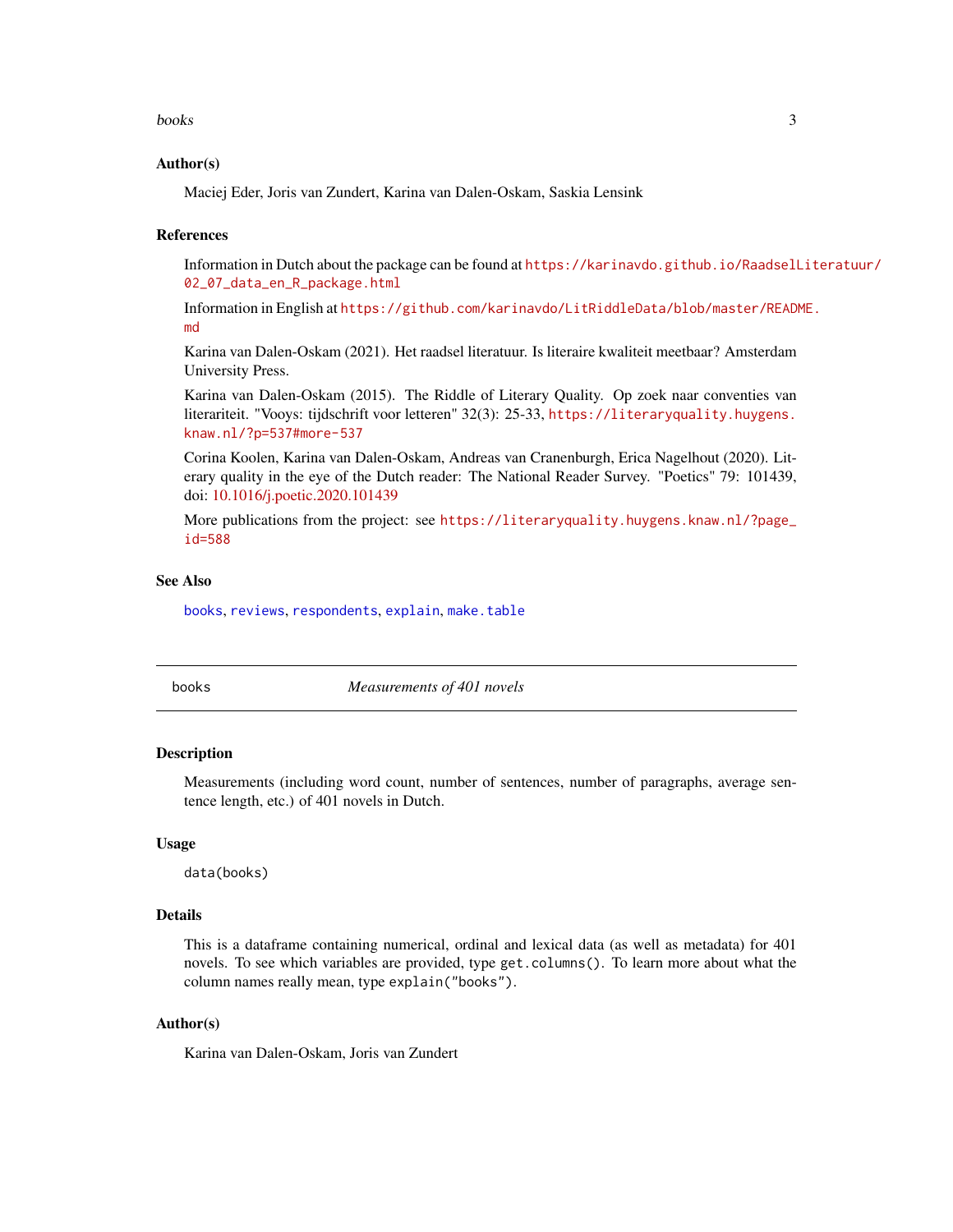#### <span id="page-3-0"></span>Source

The dataset is a part of The Riddle of Literary Quality Project.

#### See Also

[get.columns](#page-7-2), [explain](#page-4-1), [reviews](#page-12-1), [respondents](#page-11-1), [frequencies](#page-6-1)

#### Examples

data(books)

print(books) summary(books)

combine.all *Combine All Information of the Survey*

#### Description

Function to combine all information of the survey, reviews, and books into one big dataframe. The user can specify whether or not they want to also load the freqTable with the frequency counts of the word n-grams of the books.

#### Usage

```
combine.all(load.freq.table = FALSE)
```
#### Arguments

load.freq.table

specify whether or not you want to add the freqTable with the frequency counts of the word n-grams of the books. Default is FALSE.

#### Details

In order to identify (possible) correlations between particular reviews (e.g. the scores by the reviewers) with metadata about the reviewers themselves, it is usually required, or at least convenient, to combine two or more datasets into one large table.

#### Value

A data frame combining the two (optionally three) datasets: books, respondents, and reviews.

#### Author(s)

Saskia Lensink, Maciej Eder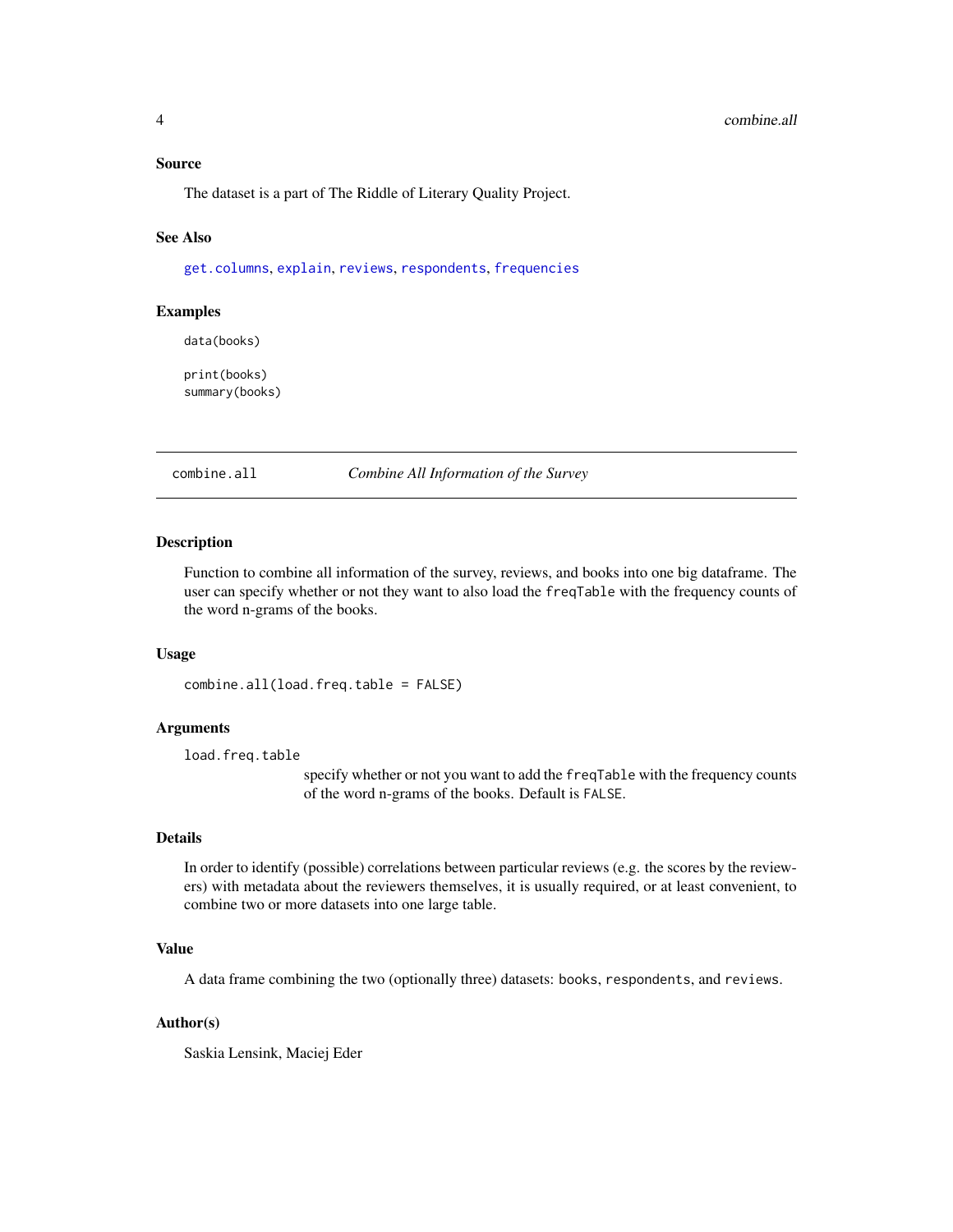#### <span id="page-4-0"></span>explain 5

#### References

<https://literaryquality.huygens.knaw.nl/>

#### See Also

[reviews](#page-12-1), [respondents](#page-11-1), [books](#page-2-1)

#### Examples

```
# combine and load all data from the books, respondents and reviews into
# a new dataframe (tibble format)
combine.all(load.freq.table = FALSE)
```

```
# combine and load all data from the books, respondents and reviews into
# a new dataframe (tibble format), and additionally also load the frequency
# table of all word 1grams of the corpus used.
combine.all(load.freq.table = TRUE)
```
#### <span id="page-4-1"></span>explain *Explain Variables*

#### Description

Function that lists a short explanation of what the different column names refer to and what their levels consist of.

#### Usage

explain(dataset = "")

#### Arguments

dataset specify whether or not you want to add the freqTable with the frequency counts of the word n-grams of the books. Default is FALSE.

#### Details

In the current version, the option dataset = TRUE is not fully implemented.

#### Value

A character vector being a description of the dataset.

#### Author(s)

Saskia Lensink, Maciej Eder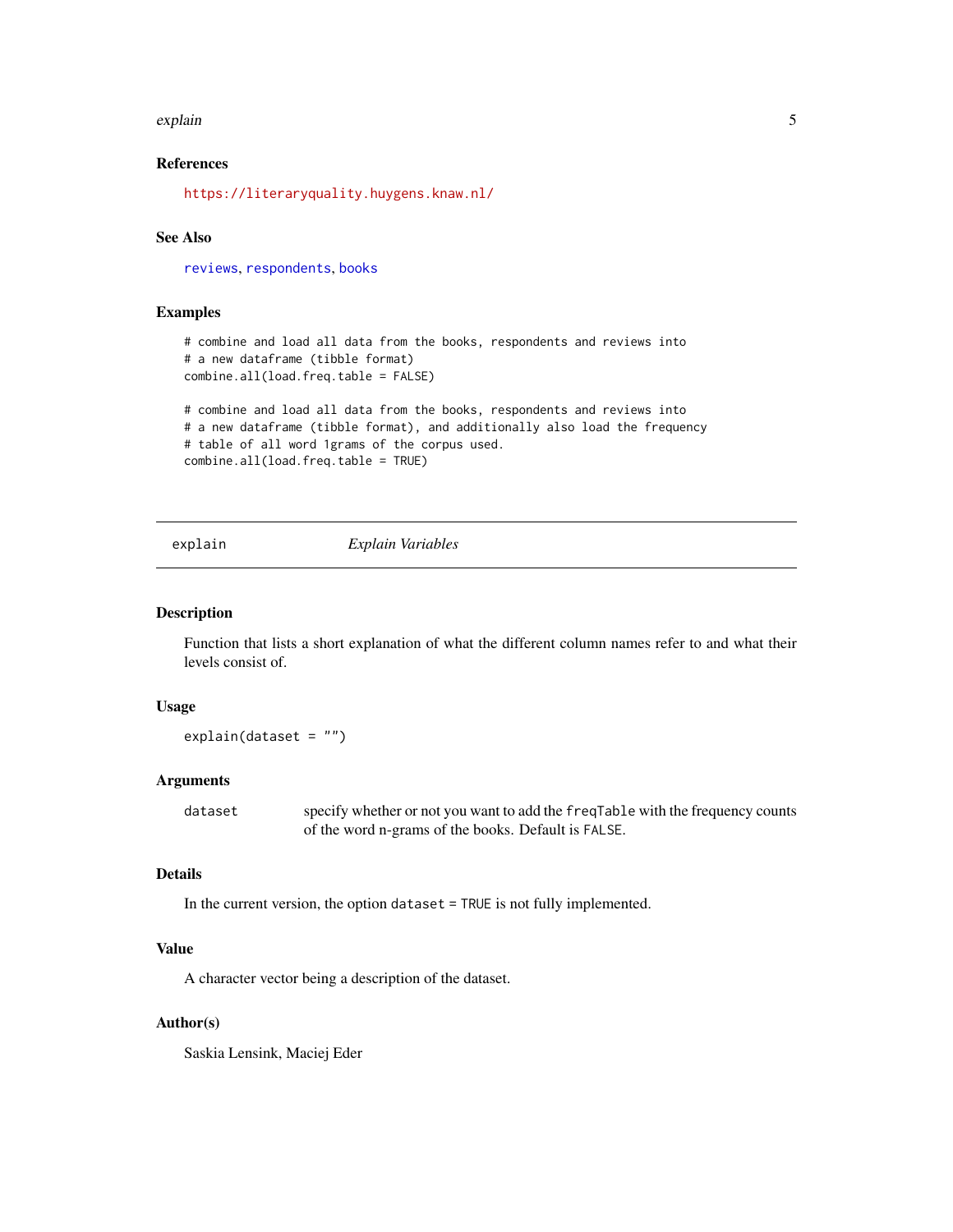#### <span id="page-5-0"></span>References

<https://literaryquality.huygens.knaw.nl/>

#### See Also

[reviews](#page-12-1), [respondents](#page-11-1), [books](#page-2-1)

#### Examples

```
explain("books")
explain("reviews")
explain("respondents")
```
find.dataset *Find Dataset, Given a Column Name*

#### Description

Return the name of the dataset where a column can be found.

#### Usage

```
find.dataset(name = NULL)
```
#### Arguments

name specify the name of the variable you want to find.

#### Details

The function returns the name of the data table containing a given column name.

#### Value

A character vector containing names of relevant datasets.

#### Author(s)

Saskia Lensink, Maciej Eder

#### References

<https://literaryquality.huygens.knaw.nl/>

#### See Also

[reviews](#page-12-1), [respondents](#page-11-1), [books](#page-2-1)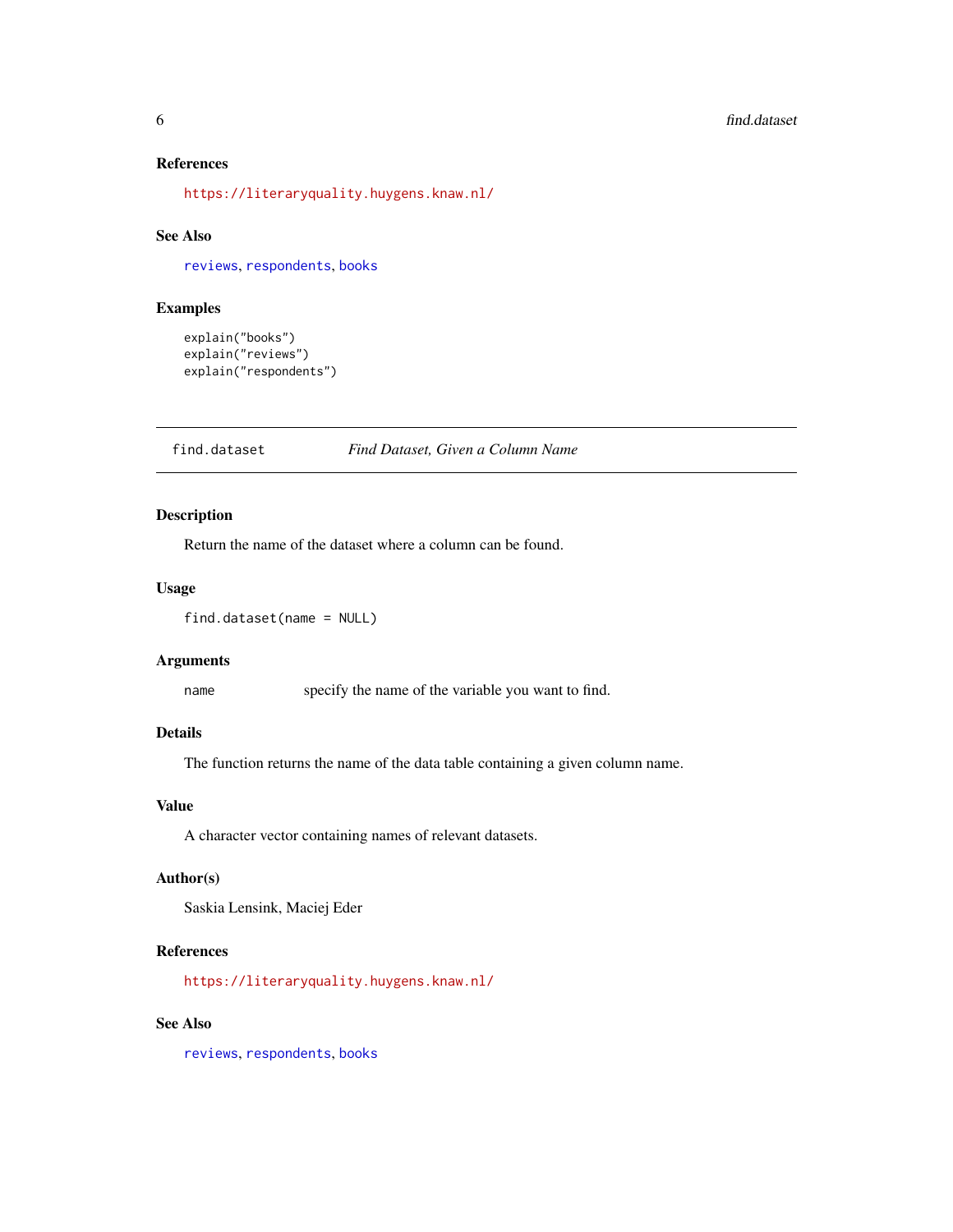#### <span id="page-6-0"></span>frequencies 7

#### Examples

```
find.dataset("book.id")
find.dataset("age.resp")
```
<span id="page-6-1"></span>frequencies *Word frequencies (5000 most frequent words) of 401 novels.*

#### Description

Word frequencies (5000 most frequent words) of 401 novels in Dutch.

#### Usage

data(frequencies)

#### Details

This is a dataframe containing numerical values for word frequencies of the 5000 most frequent words (in a descending order of frequency) of 401 literary novels in Dutch. The table contains relative frequencies, meaning that the original word occurencies from a book were divided by the total number of words of the book in question. The measurments were obtained using the R package stylo, and were later rounded to the 5th digit. To learn more about the novels themselves, type help(books).

#### Author(s)

Karina van Dalen-Oskam, Maciej Eder

#### Source

The dataset is a part of The Riddle of Literary Quality Project.

#### See Also

[get.columns](#page-7-2), [explain](#page-4-1), [books](#page-2-1), [reviews](#page-12-1), [respondents](#page-11-1)

#### Examples

```
data(frequencies)
```
print(frequencies) summary(frequencies)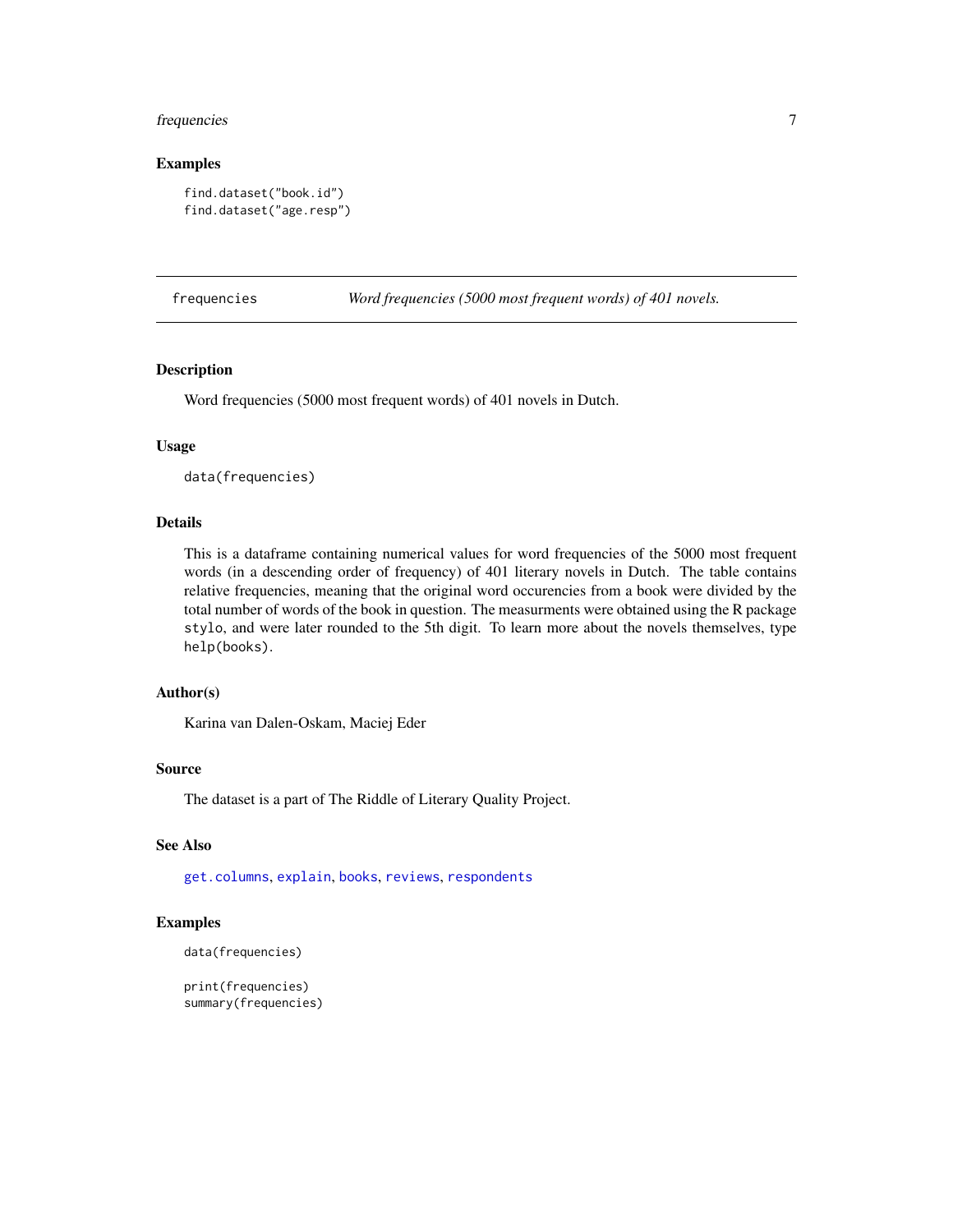<span id="page-7-2"></span><span id="page-7-0"></span>

#### Description

The function creates a list of all the column names from all three datasets, i.d. [reviews](#page-12-1), [respondents](#page-11-1), [books](#page-2-1).

#### Usage

```
get.columns()
```
#### Details

This simple function works best when combined with [explain](#page-4-1), which provides a detailed description of particular variables. Type help(explain) for more details.

#### Value

A list with three elements: books, respondents, and reviews, each containing the names of supported variables.

#### Author(s)

Saskia Lensink, Maciej Eder

#### References

<https://literaryquality.huygens.knaw.nl/>

#### See Also

[reviews](#page-12-1), [respondents](#page-11-1), [books](#page-2-1), [explain](#page-4-1)

<span id="page-7-1"></span>make.table *Make Table and Plot*

#### Description

A function to make a table of frequency counts for one variable, and to plot a histogram of the results.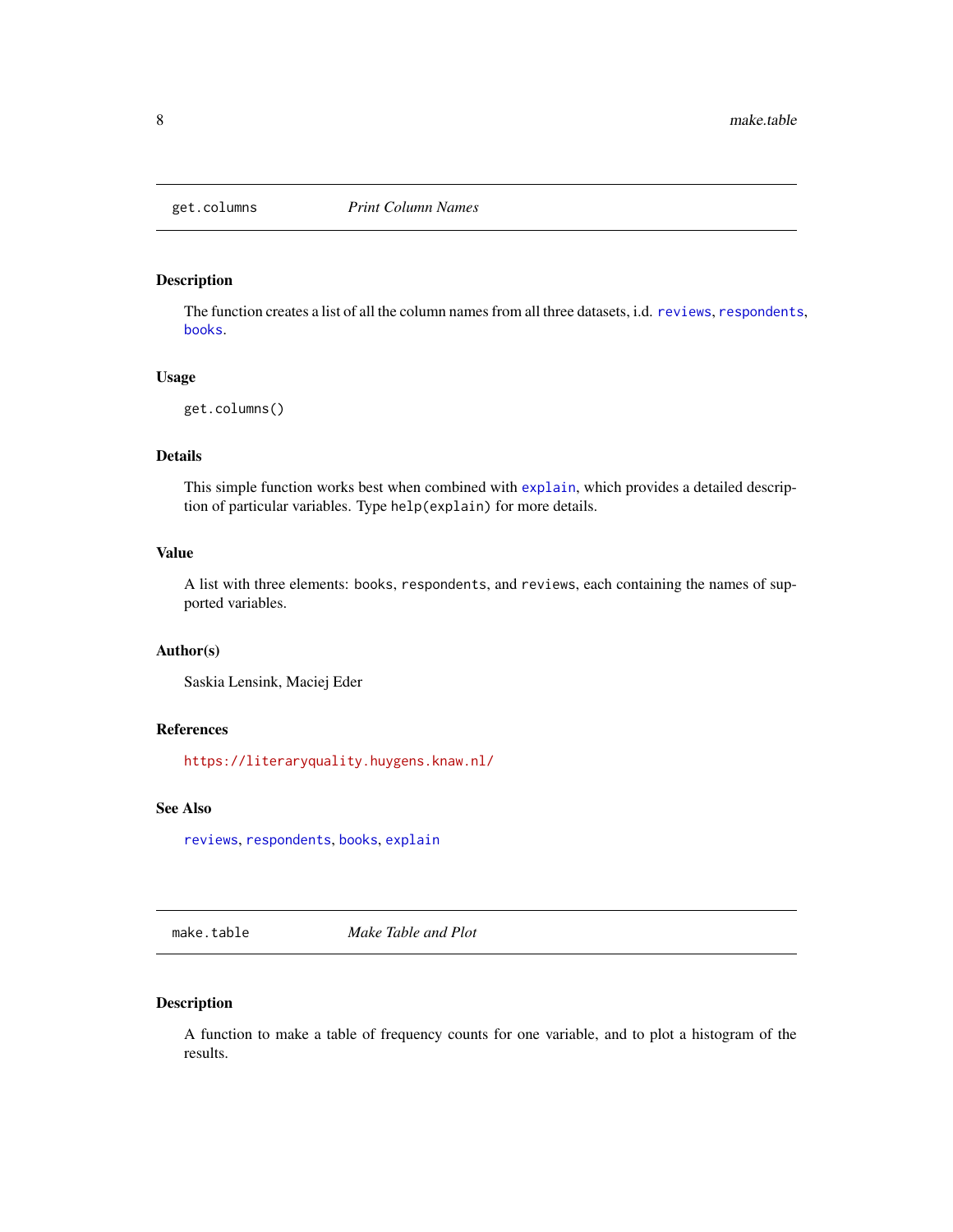#### <span id="page-8-0"></span>make.table 9

#### Usage

```
make.table(table.of = NULL,
   plot = TRUE,
   xlab = table.of,
   ylab = "count",
   title = table.of,
   barcolor = "grey",barfill = "darkgrey")
```
#### Arguments

| table.of | which variable will be chosen? If not sure what variables are there, try typing<br>get.columns() first. |  |
|----------|---------------------------------------------------------------------------------------------------------|--|
| plot     | do you want a plot to be plotted? Default: TRUE.                                                        |  |
| xlab     | name of the X axis                                                                                      |  |
| ylab     | name of the Y axis                                                                                      |  |
| title    | title of the plot                                                                                       |  |
| barcolor | outline color of the content                                                                            |  |
| barfill  | color used to fill the bars                                                                             |  |

#### Details

A basic way to show the distribution of an indicated variable from the litRiddle package. It provides the values, but also a simple histrogram.

#### Value

A character vector containing one chosen variable, optionally followed by a plot.

#### Author(s)

Saskia Lensink, Maciej Eder

#### References

<https://literaryquality.huygens.knaw.nl/>

#### See Also

[make.table2](#page-9-1), [get.columns](#page-7-2)

#### Examples

```
make.table(table.of = "age.resp")
```

```
make.table(table.of = "age.resp", xlab = "age respondent",
  ylab = "number of people", title = "Distribution of respondent age",
  barcolor = "red", barfill = "white")
```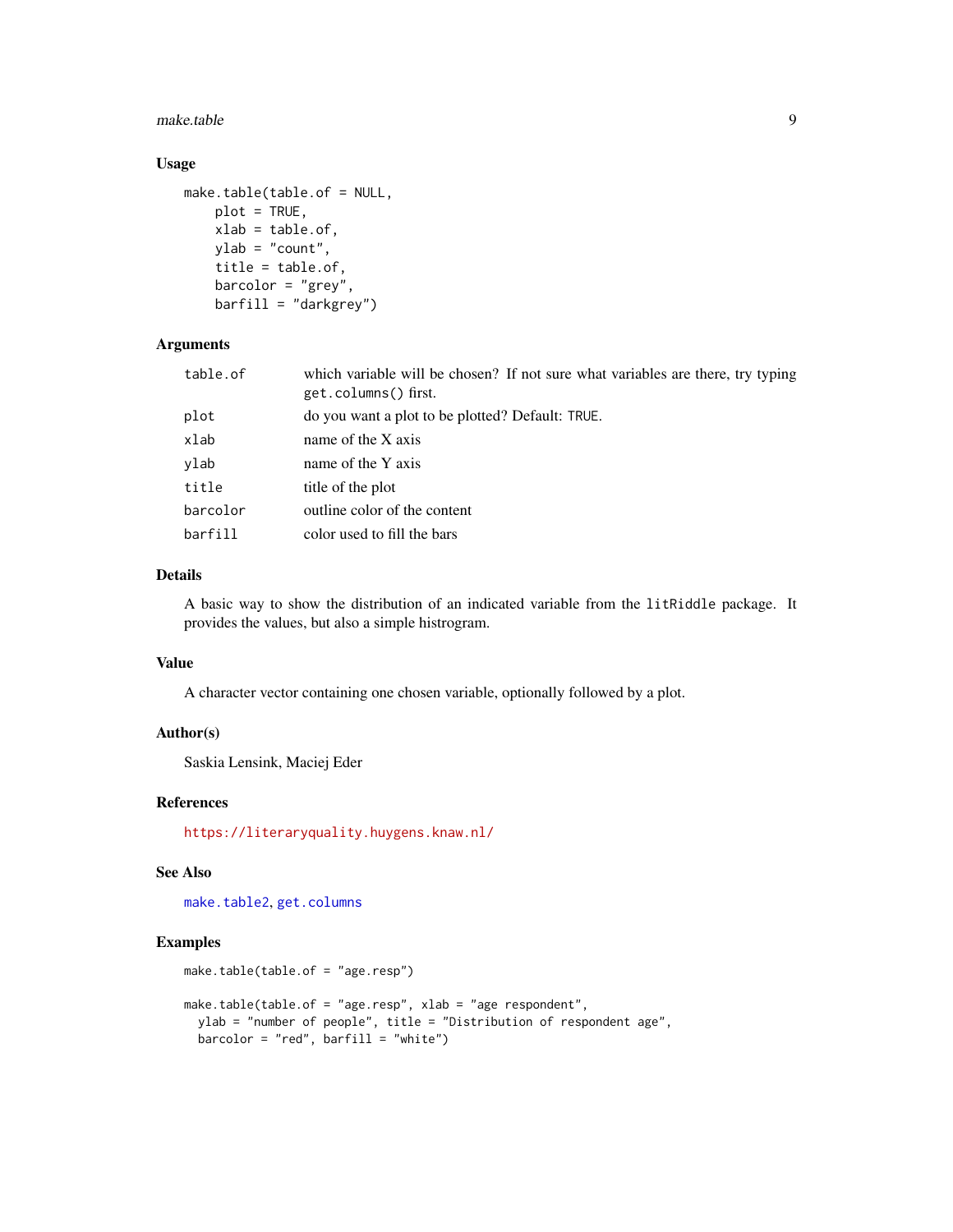<span id="page-9-1"></span><span id="page-9-0"></span>

#### Description

A function to make a table of frequency counts for two variables, and to plot a histogram of the results.

#### Usage

```
make.table2(table.of = NULL,
   split = NULL,plot = TRUE,
   xlab = table.of,
   ylab = "counts",
    title = table.of,
   barcolor = "grey",
   barfill = "darkgrey")
```
#### Arguments

| table.of | which variable will be chosen? If not sure what variables are there, try typing<br>get.columns() first.       |
|----------|---------------------------------------------------------------------------------------------------------------|
| split    | the variable that will be used to split the data: see the Examples section below<br>for, well, some examples. |
| plot     | do you want a plot to be plotted? Default: TRUE.                                                              |
| xlab     | name of the X axis                                                                                            |
| vlab     | name of the Y axis                                                                                            |
| title    | title of the plot                                                                                             |
| barcolor | outline color of the content                                                                                  |
| barfill  | color used to fill the bars                                                                                   |
|          |                                                                                                               |

#### Details

Unlike [make.table](#page-7-1), this function provides a comparison of two variables at a time, or to be more precise: a distribution of an indicated variable when subdivided into two or more groups. The function provides the values themselves, but also a final histrogram.

#### Value

A character vector containing one chosen variable, optionally followed by a plot.

#### Author(s)

Saskia Lensink, Maciej Eder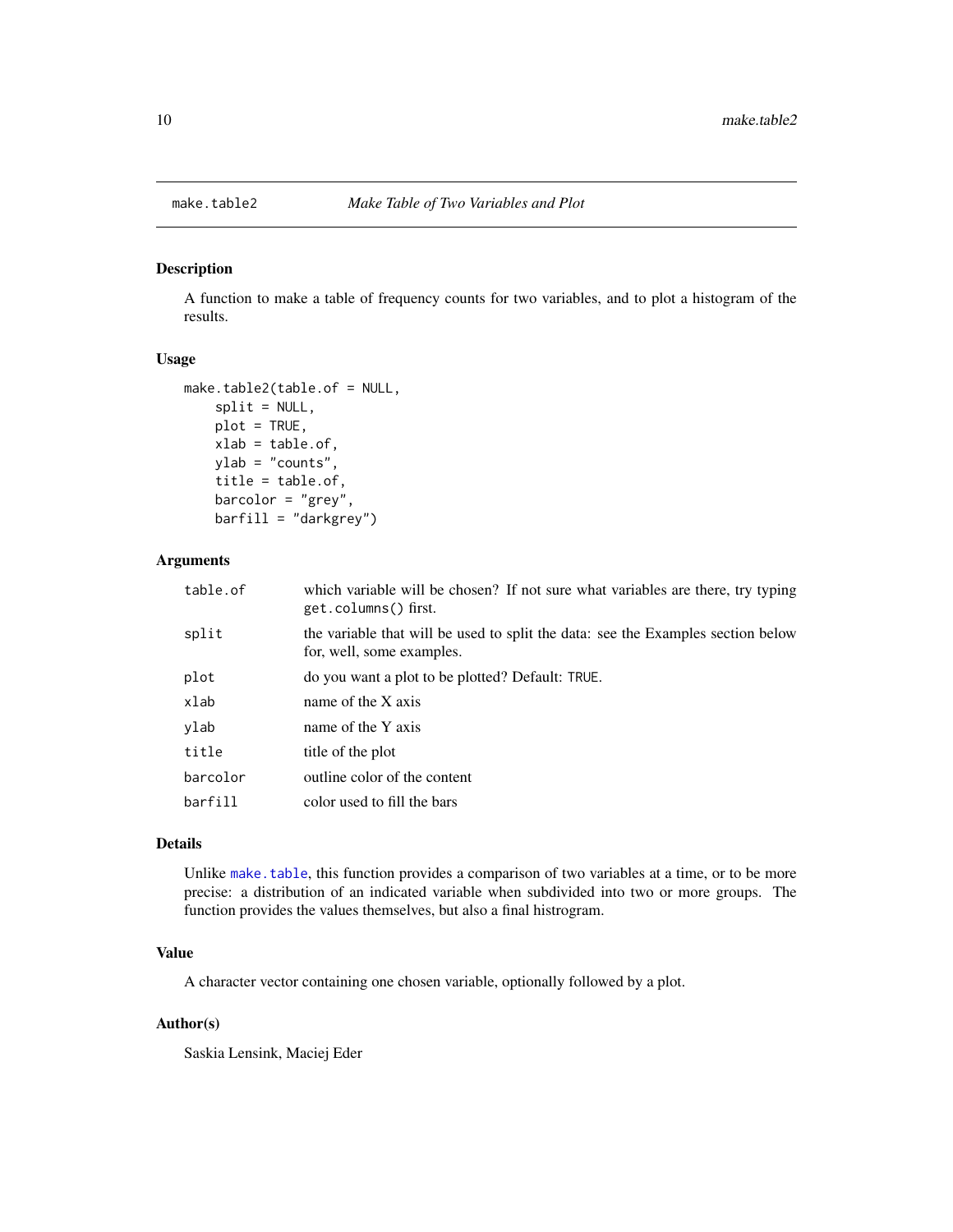#### <span id="page-10-0"></span>order.responses 11

#### References

<https://literaryquality.huygens.knaw.nl/>

#### See Also

[make.table](#page-7-1), [get.columns](#page-7-2)

#### Examples

```
make.table2(table.of = "age.resp", split = "gender.resp")
make.table2(table.of = "literariness.read", split = "gender.author")
```

```
# Note that you can only provide an argument to the 'split' variable
# that has less than 31 unique values, to avoid uninterpretable outputs:
make.table2(table.of = "age.resp", split = "zipcode")
# You can also adjust the x label, y label, title, and colors.
```

```
make.table2(table.of = "age.resp", split = "gender.resp",
  xlab = "age respondent", ylab = "number of people",
  barcolor = "purple", barfill = "yellow")
make.table2(table.of = "literariness.read", split = "gender.author",
  xlab = "Overall literariness scores", ylab = "number of people",
  barcolor = "black", barfill = "darkred")
```
order.responses *Order Responses*

#### **Description**

Function that transforms the survey responses into ordered factors. Levels quality.read and quality.notread: "very bad", "bad", "a bit bad", "neutral", "a bit good", "good", "very good", "NA". Levels literariness.read and literariness.notread: "absolutely not literary", "nonliterary", "not very literary", "between literary and non-literary","a bit literary", "literary", "very literary", "NA". Levels statements 4/12: "completely disagree", "disagree", "neutral", "agree", "completely agree", "NA".

#### Usage

order.responses(bookratings.or.readingbehavior = NULL)

#### Arguments

bookratings.or.readingbehavior

Use either "bookratings" or "readingbehavior" to specify which of the survey questions needs to be changed into ordered factors.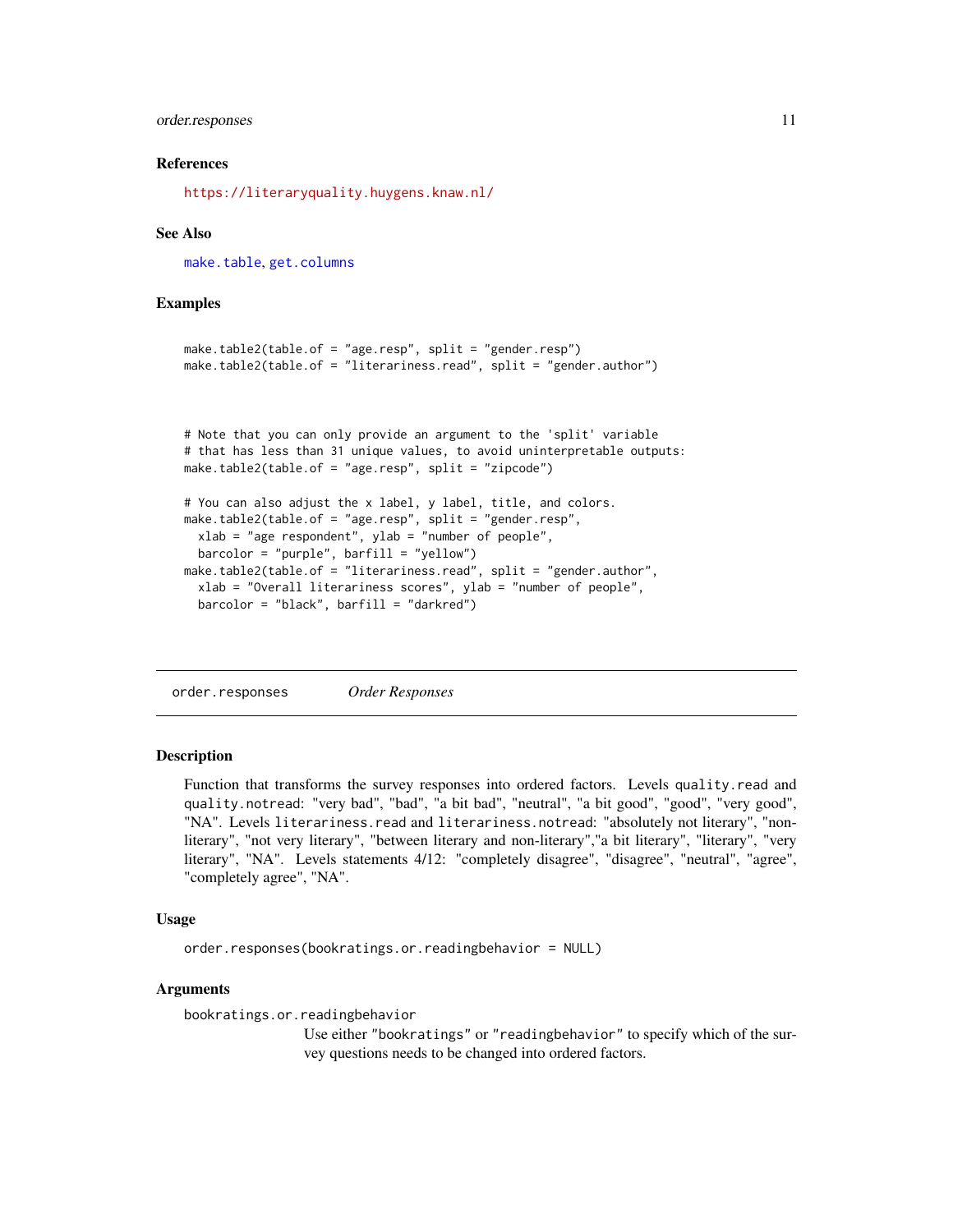<span id="page-11-0"></span>A data table containing relevant variables.

#### Author(s)

Saskia Lensink, Maciej Eder

#### References

<https://literaryquality.huygens.knaw.nl/>

#### See Also

[reviews](#page-12-1), [respondents](#page-11-1), [books](#page-2-1)

#### Examples

```
# to create a data frame with ordered factor levels of the questions
# on reading behavior:
dat.reviews = order.responses("readingbehavior")
str(dat.reviews)
# to create a data frame with ordered factor levels of the book ratings:
dat.ratings = order.responses("bookratings")
```

```
str(dat.ratings)
```
<span id="page-11-1"></span>

|  | respondents | Respondents' Answers |
|--|-------------|----------------------|
|--|-------------|----------------------|

#### Description

The information about the reviewers that participated in the survey called The National Reader Survey (2013).

#### Usage

data(respondents)

#### Details

This is a dataframe containing numerical, ordinal and textual data about the 13541 reviewers that scored 401 novels. To see which variables are provided, type get.columns(). To learn more about what the column names really mean, type explain("respondents").

#### Author(s)

Karina van Dalen-Oskam, Joris van Zundert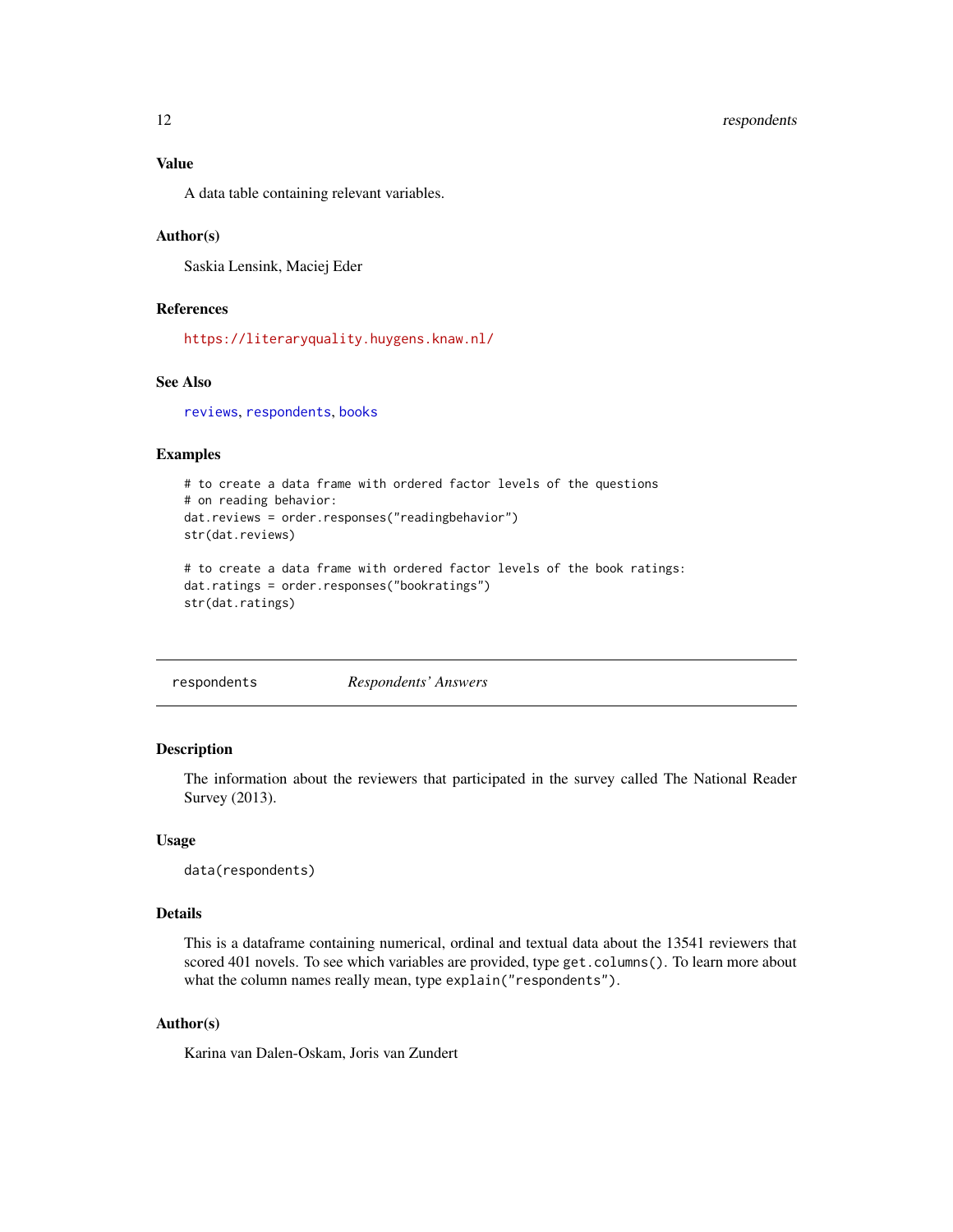#### <span id="page-12-0"></span>reviews 23

#### Source

The dataset is a part of The Riddle of Literary Quality Project.

#### See Also

[get.columns](#page-7-2), [explain](#page-4-1), [books](#page-2-1), [reviews](#page-12-1), [frequencies](#page-6-1)

#### Examples

```
data(respondents)
```
print(respondents) summary(respondents)

<span id="page-12-1"></span>reviews *Reviewers' scores*

#### Description

Reviewers' scores from the survey called The National Reader Survey (2013).

#### Usage

data(reviews)

#### Details

This is a dataframe containing numerical, ordinal and textual data for thousands of individual reviews (and the reviewers' scores) for 401 novels. To see which variables are provided, type get.columns(). To learn more about what the column names really mean, type explain("reviews").

#### Author(s)

Karina van Dalen-Oskam, Joris van Zundert

#### Source

The dataset is a part of The Riddle of Literary Quality Project.

#### See Also

[get.columns](#page-7-2), [explain](#page-4-1), [books](#page-2-1), [frequencies](#page-6-1), [respondents](#page-11-1)

#### Examples

data(reviews)

print(reviews) summary(reviews)